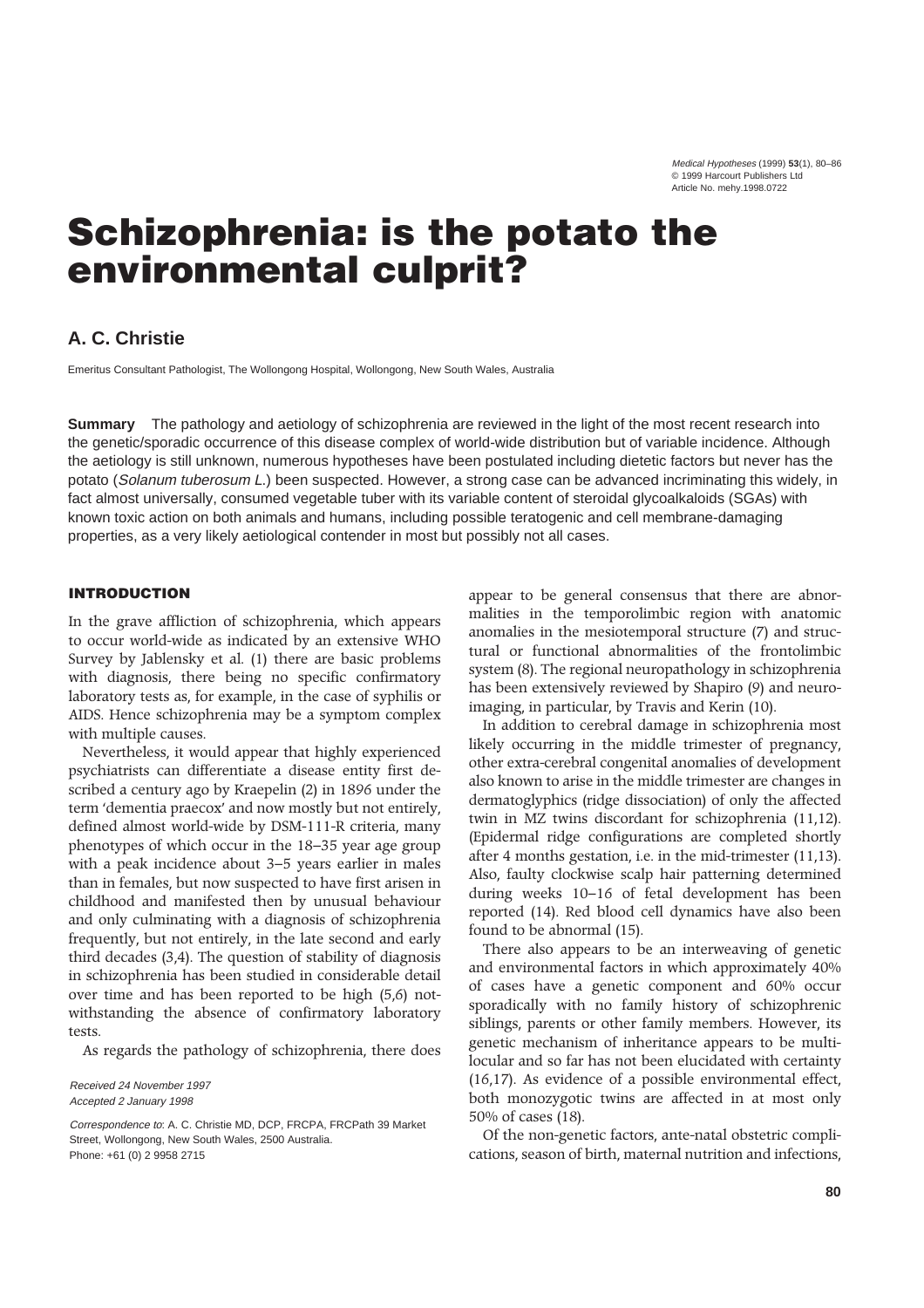particularly viral, have all been incriminated to a greater or lesser extent [\(19\)](#page-4-0). Also postulated have been dietetic factors including sensitivity to wheat gluten [\(20–22\),](#page-4-0) gestational zinc deficiency [\(23\)](#page-4-0) gut abnormalities resulting in abnormal intestinal permeability [\(24–26\)](#page-5-0) and autoimmune mechanisms [\(27–29\).](#page-5-0) However, in the case of the last-mentioned, [Rix et al. \(30\)](#page-5-0) suggest that immunological findings may represent consequences of the illness or its treatment, rather than the cause. More recently, [Phillips](#page-5-0) [et al. \(31,32\)](#page-5-0) have demonstrated higher concentrations of carbon disulphide in the expired air of schizophrenics. Many other hypotheses have been forthcoming – in particular the dopamine hypothesis, reviewed by [Reynolds](#page-5-0) [\(33\)](#page-5-0). More recently, there have been general update reviews, including course, chronicity and outcome [\(34,35\)](#page-5-0). Biological factors in this disease have been reviewed by [Syvälahti \(36\)](#page-5-0). There would appear to be general agreement in a multitude of reviews that both genetic and environmental factors are involved.

Furthermore, there is still doubt as to whether the pathomorphology in schizophrenia is progressive and represents a neurodegenerative condition or a neurodevelopmental lesion [\(37\).](#page-5-0) Nevertheless, even if either of the above, it is difficult to envisage an intermittent course, not to mention possible recovery, without an important fluctuating environmental contributory factor as in the case of gluten in coeliac disease.

The subject of chronicity has been reviewed by [Harding](#page-5-0) [et al. \(34\)](#page-5-0) who, in their meta-analysis of the results of long-term follow-up series, found that over 50% of subjects recovered and/or improved significantly – hardly the pattern of a neurodevelopmental or neurodegenerative disease.

## ENVIRONMENTAL FACTOR

On the assumption that the majority of cases conforming to DSM-111-R criteria comprise a single disease entity, then the causative environmental factor or factors acting alone or superimposed on the genetic background must satisfy the following criteria if it is an external toxin to which the patient reacts:

- 1. The toxin must have world-wide distribution but be of variable potency in order to account for some variations in incidence and prevalence as in certain areas of Ireland [\(38,39\),](#page-5-0) Croatia and elsewhere as reviewed by [Torrey \(40,41\)](#page-5-0).
- 2. It must be absent or have minimal action in areas where schizophrenia has been reported to be rare or absent before the inroads of Western civilization to these areas, for example the New Guinea Highlands and Northern Ghana [\(41\).](#page-5-0)
- 3. Temporal variation in which there appears to have

been a reduction in incidence in the latter half of this century and particularly in rural Ireland referred to below.

4. The variable clinical course with recovery and/or significant improvement at least in some cases, albeit superimposed on a pre-existing premorbid personality believed by many to be present since childhood, would suggest the intermittent action of a toxin possibly acting for many years prior to the onset of florid schizophrenia [\(42\).](#page-5-0)

#### POTATO: THE POSSIBLE CULPRIT?

To the best of the writer's knowledge, the potato (*Solanum tuberosum L.*) has never been suspected as a possible dietetic culprit, although many other foods have [\(30,](#page-5-0)[21,22,](#page-4-0)[43–45\).](#page-5-0)

The potato would satisfy the above criteria, as it has been consumed in almost every country including Third World countries over the last century or more. However, it is unlikely to have been consumed in Third World countries which have not been Westernised, e.g. Highlands of New Guinea and other areas referred to by [Torrey](#page-5-0) [\(40,41\)](#page-5-0) where schizophrenia was rare or non-existent before the advent of Western civilization as mentioned above. Furthermore, there are many varieties of potato, in fact more than 60, all of which contain a variable quantity of steroidal glycoalkaloids (SGAs), mainly the two toxic alkaloids a-solanine and a-chaconine and their breakdown products, a subject extensively reviewed by [Jadhav et al. \(46\).](#page-5-0) The alkaloid content has been estimated in a number of potato varieties (cultivars) in various countries – Sweden [\(47\),](#page-5-0) India [\(48\),](#page-5-0) Australia [\(49\)](#page-5-0) and by other groups in the USA, Great Britain, New Zealand and elsewhere. In all these countries, great variations in SGA content of the tubers have been reported, not only in different cultivars but also influenced by a considerable number of other factors including season of growth (early or late potato varieties), weather conditions, the variety of soil type, (including magnesium content), cultivation practices and handling before eating including damage of the tubers and improper storage. These factors affecting the chemistry, toxicology and occurrence of steroidal glycoalkaloids in potatoes have been extensively reviewed by [Van Gelder \(50\).](#page-5-0) In fact one cultivar (Lenape) has been banned in the USA because of its high SGA content [\(51\)](#page-5-0).

Of still greater significance implicating the potato are the findings by Waddington's group of pockets of variable incidence and prevalence of schizophrenia in Ireland within the counties of Cavan and Roscommon in 1991 and 1997 respectively [\(38,39\).](#page-5-0) They emphasize that these are 'predominantly rural counties with a substantial agricultural economy where little migration of families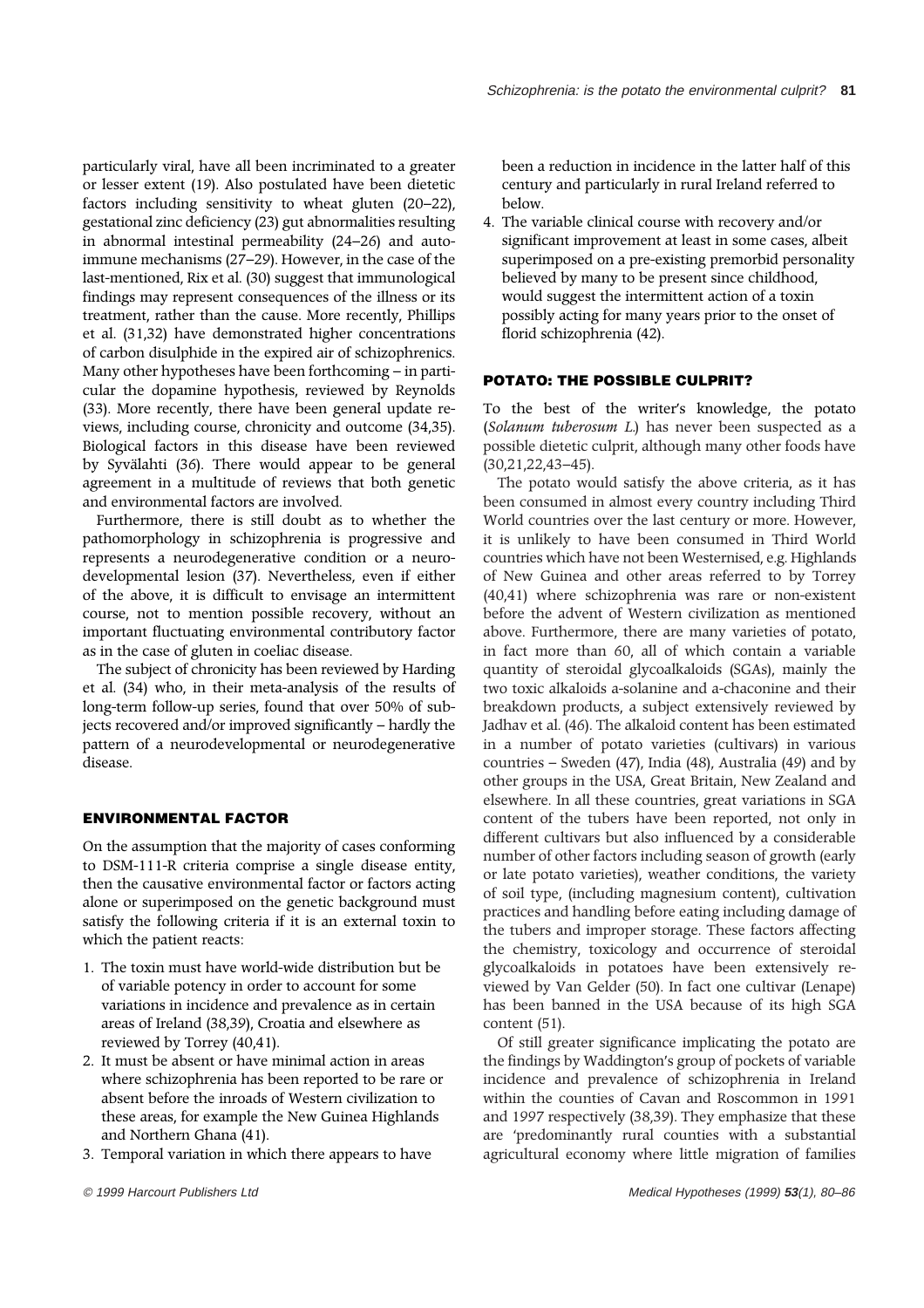has occurred over generations'. This is important, as the type of potato and the above-mentioned cultivation practices would tend to remain static in individual areas or possibly improve only slowing over time. An explanation to account for such specifically localized variations within certain intra-county districts would point to local factors and, of these, variable agricultural practices especially as applied to the potato, which in Ireland is widely consumed as the staple diet, would seem to merit high priority for investigation, particularly as these workers have shown meticulous care in eliminating other variables as far as possible. The findings of [Torrey et al. \(52\)](#page-5-0)  in western Ireland where 'psychosis seems to be endemic in some rural lower socioeconomic areas' would support this contention. It may be more than coincidence that the highest SGA content in the 8 varieties investigated by [Hallenas et al. \(47\)](#page-5-0) was in Ulster Chieftan which, one must assume, is an Irish variety. Aforementioned local variations in soil nutrients, agricultural and even storage practices could account for differences in the alkaloid content of even one variety of potato [\(49\)](#page-5-0) not to mention the possibility of different cultivars being employed as best suited to local agricultural conditions. Furthermore, improved agricultural practices in recent years, particularly in the aforementioned lower socioeconomic areas, could account for the fall in alkaloid content of potatoes not only in Ireland but world-wide, thus offering an explanation for the fall in the incidence of schizophrenia in rural Ireland [\(53\)](#page-5-0) and elsewhere referred to below.

## TOXICOLOGY OF POTATO STEROIDAL GLYCOALKALOIDS (SGAS)

The clinical effects in animals produced by SGAs are due to their triple pharmacological function as reported by [Morris and Lee \(54\),](#page-5-0) namely, direct toxic, teratogenetic and, most importantly, saponin-like action on cell membranes.

#### **Toxic actions**

The toxicity of potato glycoalkaloids is far greater in man than for other animals studied… there appear to be a considerable variation in response between people to high levels of glycoalkaloids. Toxicity is due to both the anticholinesterase activity on the central nervous system and membrane disruption activity which affects the digestive system and also general body metabolism [\(54\).](#page-5-0)

Furthermore the toxic action can be:

- a. either acute, as in the boys' school reported by [McMillan and Thompson \(55\)](#page-5-0) following ingestion of stale potatoes; or
- b. chronic; but unfortunately, as [Van Gelder \(50\)](#page-5-0) states: the 'literature on chronic effects of SGAs is not

available, thus the no-adverse effect level is unknown. Consequently an acceptable level of solanine glycosides in household potatoes cannot be derived from data on SGA toxicity'. However, we do know that in susceptible people prone to develop coeliac disease, mere traces of gliadin are adequate to produce clinical symptoms.

The same could equally well apply to SGA ingestion in subjects susceptable to develop schizophrenia.

## **Teratogenicity**

[Poswillo et al. \(56\)](#page-5-0) found behavioral defects in Marmoset monkeys born to mothers fed from a batch of defective potatoes with a high level of glycoalkaloids indicate possible neurological defects. Congenital lesions have also been produced in other animals [\(57\).](#page-5-0)

## **Saponin-like action on cell membranes**

The SGAs could thus impair the neuronal membranes in the higher cerebral centres as well as cell membranes elsewhere in the body – thus supporting the 'membrane hypothesis' of schizophrenia [\(58\).](#page-5-0)

## **DISCUSSION**

In the following discussion, the triple actions of SGAs will be correlated with the known findings in schizophrenia particularly in relation to aetiology.

The increased incidence of schizophrenic births in late winter and early spring might be affected by potato consumption by the mother in the second trimester of pregnancy 3–6 months before birth in view of the possible toxic and teratogenic actions of SGAs. Early spring potatoes vary in glycoalkaloid content depending, inter alia, on weather conditions.

A number of independent workers have reported the apparent increased incidence of schizophrenia in the UK in first-generation and still more so in second-generation Afro-Caribbeans who have migrated from the Caribbean to the UK. This aspect has been reviewed by [Harrison et](#page-5-0) [al. \(59\)](#page-5-0) and still more recently by [Hickling and Rodgers-](#page-5-0)[Johnson \(60\)](#page-5-0) and [Hutchinson et al. \(61\).](#page-5-0) Also, a similar increase in Afro-Caribbeans migrating to The Netherlands from the Netherlands Antilles has been reported [\(62\).](#page-5-0) Whilst this phenomenon has been attributed to the increased risk of exposure to viral infections in their adopted country it could quite as easily be explained by alterations in diet whereby a toxin acquired anew or in greater concentration in the adopted country would have longer time to act in the second generation after birth as well as acting pre-natally in a supplementary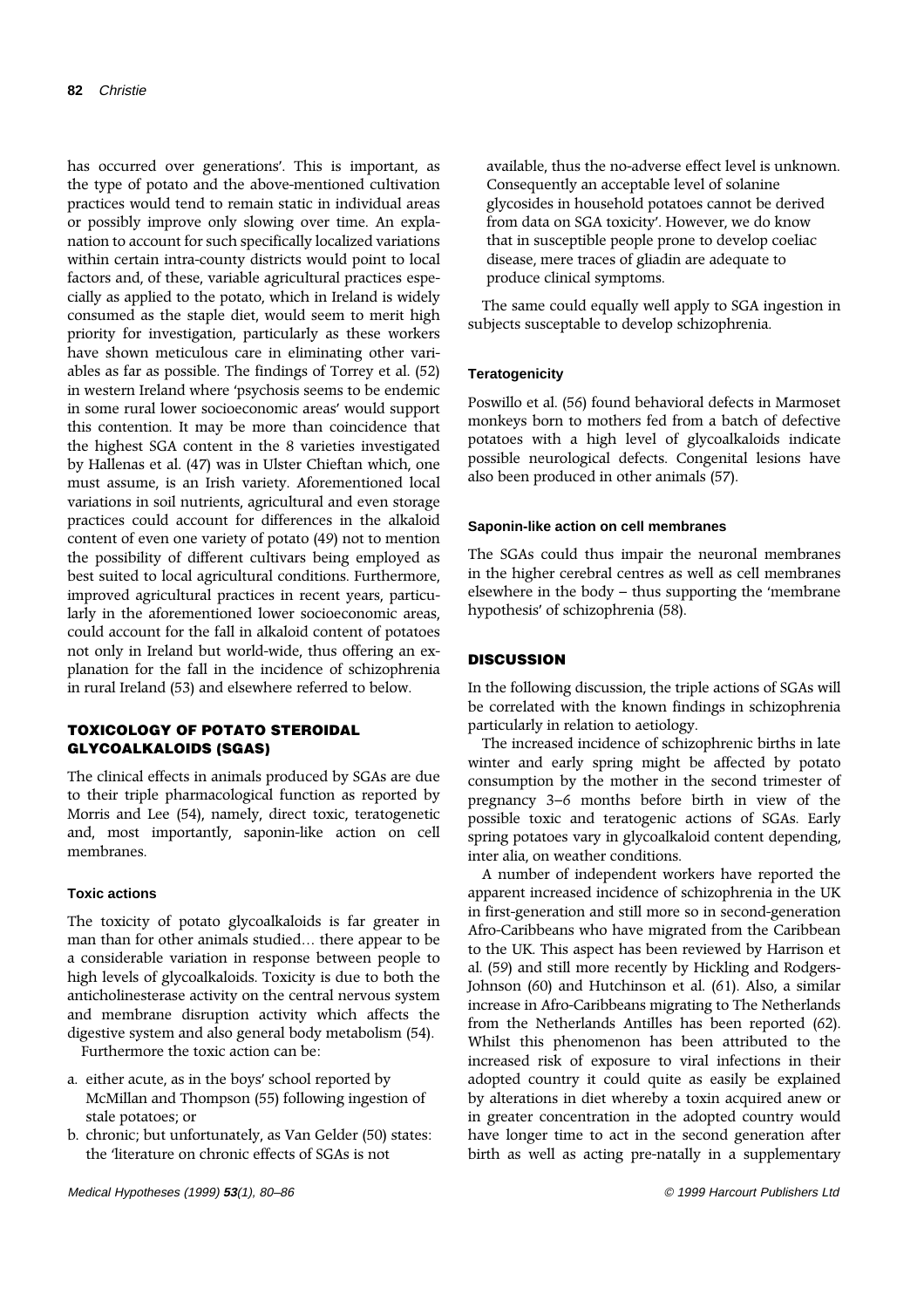teratogenic and/or toxic capacity on the higher cerebral centres undergoing maturation in the fetal brain. Equally, this would afford a more rational explanation for the three- to six-fold rise in the incidence of schizophrenia in foreign-born migrants (first generation) living in the UK and an even higher incidence in the second generation (UK-born) than would viral infections acquired in pregnancy. [Sugarman and Craufurd \(63\)](#page-5-0) exclude genetic differences and strongly favour an environmental factor or factors in the land of adoption as being responsible for the increased frequency in the Afro-Caribbean community as compared with the general population.

So far, there has been no satisfactory explanation for the possibility that schizophrenia is a relatively recent disease as suspected by [Ellard \(64\)](#page-5-0) and [Hare \(65\).](#page-5-0) The latter contends that 'the hypothesis that schizophrenia is a recent disease can explain why descriptions of schizophrenia-like disorders were rare before 1800, why the prevalence of insanity in the Western World increased during the 19th century but remained low in the non-Western World until the 20th century'. Hare further states that the 'recency hypothesis' asserts that some 'change of a biological kind occurred about 1800 such that a particular type of schizophrenia thereafter became more common'. Both Hare's and Ellard's comments would broadly fit the facts regarding potato consumption as reported by [Van Gelder \(50\),](#page-5-0) namely that about 70% are consumed in developed and 30% in developing countries. Furthermore, it would appear that potato consumption on a significant scale spread gradually from the Western world to which it was introduced from South America to the non-Western world, thus explaining Hare's contention regarding the later increase in prevalence of the latter.

There has now been an apparent reduction in the recent incidence of schizophrenia in England, Wales, Scotland, Denmark, Australia and New Zealand and other Western countries as reviewed by [Der et al. \(66\)](#page-5-0) and [Geddes \(72\).](#page-6-0) A declining incidence in a rural Irish population since 1940 has also been reported [\(67\).](#page-5-0) The subject of a widespread decline has been reviewed in a series of papers edited by [Angst \(68\)](#page-5-0). However, such conclusions are dogged by methodological problems occasioned partly by the ever-changing diagnostic criteria and, even more so, by the absence of laboratory confirmation. Nevertheless, constant improvement in the choice of cultivars resulting in the commercial production of new potato varieties and better handling and merchandising could explain the 'apparent' reduction as being real. In fact, a vast amount of research has been devoted to the reduction of potato SGA content world-wide [\(54\).](#page-5-0)

Even the report by [Wagemaker and Cade \(69\)](#page-5-0) claiming that their dialysed patients 'are in a better state of remission than patients who are being treated with neuro-

leptics' would be entirely consistent with elimination of a toxin such as an SGA.

If the findings of [O'Callaghan et al. \(70\)](#page-5-0) that the 'season of birth effect' may be most evident among patients without a family history of the disorder can be generally substantiated then that is still further evidence in favour of a variable environmental factor acting alone affecting the pregnant mother in the sporadic cases. This could also involve ingestion of potatoes if their SGA content showed a seasonal variation which in fact they do [\(50\)](#page-5-0) and particularly if SGAs have a supplementary teratogenic as well as toxic action, however mild, in the human species. In further support of an environmental factor it might be noted that although most reports in the literature – in fact by far the majority – do not distinguish between familial and sporadic cases, nevertheless when such a distinction is made clinical differences indicating distinct neurobiology and earlier age onset for familial cases become apparent [\(71\),](#page-6-0) as would be expected with an environmental factor supplementing a genetic component. Damage by SGAs would not mutually exclude viral infections in the mother during pregnancy nor obstetric complications but could further enhance the damage.

The slightly greater incidence of schizophrenia reported in urban as opposed to rural communities could be attributed to a more variable mixture of potato varieties purchased in city markets where as many as 60 different varieties may be available for sale, thereby increasing the risk of ingesting potatoes with a high SGA content. Furthermore, likely longer periods of storage under unsuitable conditions in urban areas could augment the SGA content even further.

Schizophrenia may not of course be a specific single disease entity but a heterogenous disorder involving toxins from other food sources in the diet such as maize. In South Africa, as reported by [Campbell and Daynes \(73\)](#page-6-0) mycotoxins in uncovered stored maize 'may contribute to the epidemic of schizophrenia or organic brain disease that is being encountered in young rural blacks living upon toxin-infected maize supplies'. Dramatic changes in patterns of brain neurotransmitters induced by mycotoxins have been reported in experimental animals [\(74\).](#page-6-0) However, practically all work on toxic steroidal glycoalkaloids and mycotoxins has related to acute episodes and not chronic intermittent intoxication. [Hemming \(26\)](#page-5-0) cited P.S. Guth (personal communication) as stating that neuroleptic drugs are known to stabilize membranes. Thus, the therapeutic action of these drugs could well be explained as counteracting the destabilizing action on membranes by SGAs due to their saponin-type properties referred to above [\(54\).](#page-5-0) If it subsequently transpires that schizophrenia has a multiple aetiology, as appears likely, then other potential SGAs such as a-Tomatine in tomatoes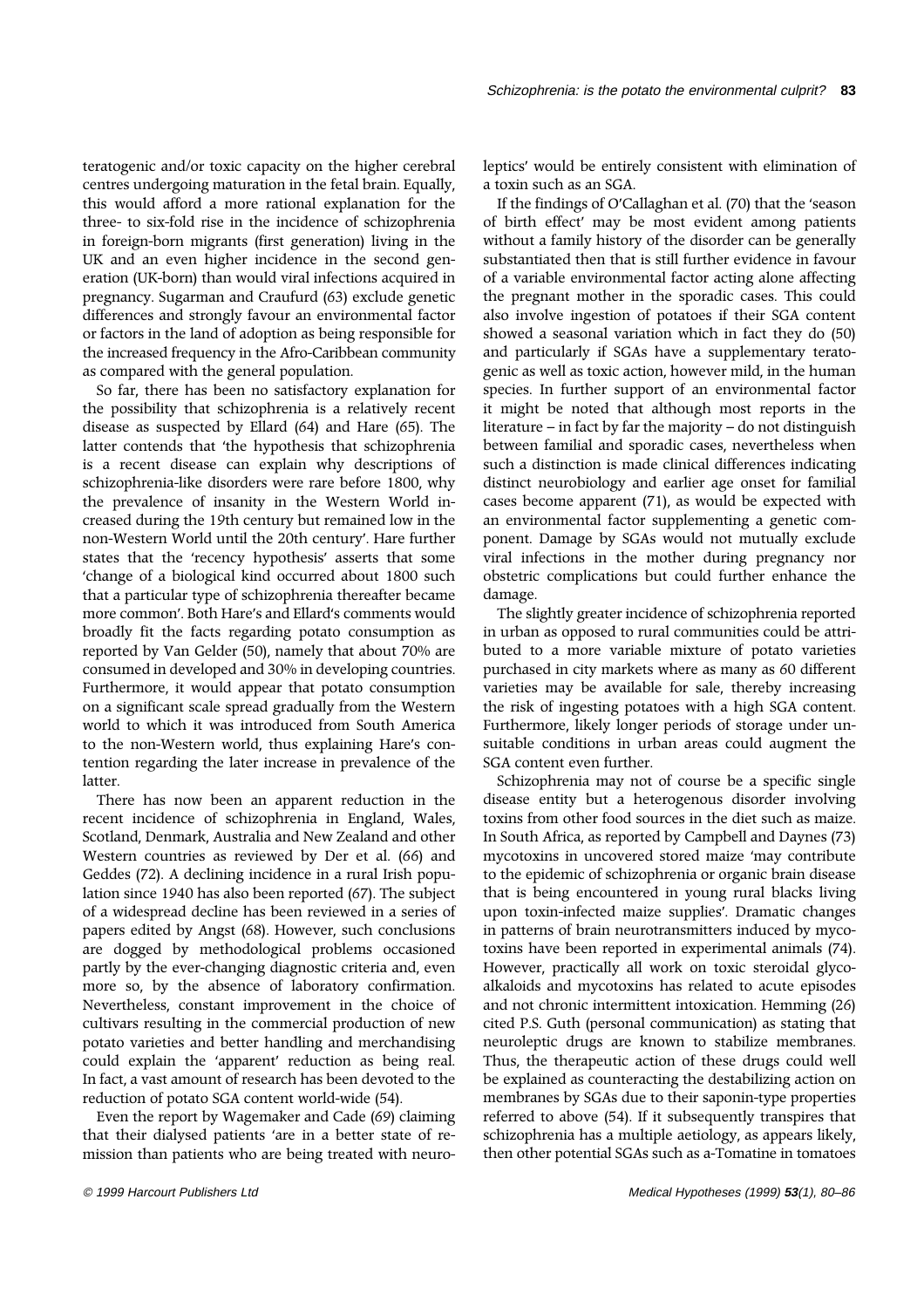<span id="page-4-0"></span>must be excluded [\(Jadhav et al. 46\).](#page-5-0) Nevertheless, [Morris](#page-5-0) [and Lee \(54\)](#page-5-0) emphasize that humans are particularly sensitive to intoxication by potato SGAs occasioned by their now-known triple action. Hence such alkaloids, now very widely consumed throughout the world, could be the missing precipitating environmental factor emphasised by [Kety \(75\),](#page-6-0) who states, inter alia, 'the evidence that exists for the operation of genetic factors in schizophrenia does not diminish the importance of environmental influences, which may be physical as well as psychological'; or, as expressed by [Wyatt et al. \(76\)](#page-6-0) 'the plateauing in symptoms and the possibility of long-term improvement however, indicate that schizophrenia is not produced by a continuous process, but that the insult is timelimited as precipitating the onset and variable course of schizophrenia'. Furthermore, periodic ingestion of a toxin particularly one known to act on cell membranes would be consistent with the report by [Mason et al. \(77\)](#page-6-0) that, after the initial episode, the course of schizophrenia is relatively stable. Also their 'data support neither concepts of progressive deterioration nor progressive amelioration', finally adding that there was no evidence of a 'late recovery' in their 67 patients diagnosed with ICD-9 schizophrenia over a 13-year follow-up study. These findings are consistent with a premorbid underlying diathesis aggravated by an environmental factor.

#### **CONCLUSION**

It is suggested that the above considerations certainly point to a very strong possibility that schizophrenic symptomatology could be explained as a chronic intermittent toxemia which is most likely, in the majority of cases, caused by glycoalkaloid poisoning following potato ingestion both in subjects genetically predisposed to schizophrenia and also in subjects not so genetically vulnerable but more sensitive to glycoalkaloids. In particular, their action on membrane permeability would not only harmonize with the 'membrane hypothesis' elaborated by [Horrobin et al. \(58\)](#page-5-0) but could also account for the apparent variable Irish regional geographic incidence – a phenomenon very difficult to explain other than by the intervention of a variable environmental factor, most likely in the diet.

Despite a vast amount of research into epidemiology and aetiology culminating in a plethora of hypotheses, the writer can find no reference to the potato (*Solanum tuberosum L.*) as the major causative environmental factor but possibly not the only one – in this disease of theories.

It may be more than a coincidence that in Ireland, where the potato has been very widely consumed – virtually the staple diet – schizophrenic prevalence rates 'have been amongst the highest in the world for over a century' [\(79\)](#page-6-0).

#### REFERENCES

- 1. Jablensky A., Sartorius N., Ernberg G. et al. Schizophrenia: manifestations, incidence and course in different cultures. A World Health Organization ten-country study. *Psychol Med Monogr* 1992; Suppl 20.
- 2. Kraepelin E. Dementia praecox. Psychiatrie Barth: Leipzig (5th edn), pp 426–441. In: Clinical Roots of the Schizophrenia Concept (trans. 1987 by Cutting J. & Shepherd M. Cambridge: Cambridge University Press: 1896.
- 3. Dworkin R. H., Cornblatt B. A. Predicting schizophrenia. *Lancet* 1995: **345**: 139–140.
- 4. Baum K. M., Walker E. F. Childhood behavioural precursors of adult symptom dimensions in schizophrenia. *Schizophr Res* 1995; **16**: 111–120.
- 5. Chen Y. R., Swann A. C., Burt D. B. Stability of diagnosis in schizophrenia. *Am J Psychiatry* 1996; **153**: 682–686.
- 6. Mason P., Harrison G., Croudace T., Glazebrook C., Medley I. The predictive validity of a diagnosis of schizophrenia. *Br J Psychiatry* 1997; **170**: 321–337.
- 7. Bogerts B., Lieberman J. A., Ashtari M. et al. Hippocampus– amygdala volumes and psychopathology in chronic schizophrenia. *Biol Psychiatry* 1993; **33**: 236–246.
- 8. Al-Mousawi A. H., Evans N., Ebmeier K. P., Roeda D., Chaloner F., Aschcroft G. W. Limbic dysfunction in schizophrenia and mania. A study using 18F-labelled fluorodioxyglucose and positron emission tomography. *Br J Psychiatry* 1996; **169**: 509–516.
- 9. Shapiro R. M. Regional neuropathology in schizophrenia: where are we? Where are we going? *Schizophr Res* 1993; **10**: 187–239.
- 10. Travis M. J., Kerwin R. Neuroimaging. *Curr Opin Psychiatry* 1997; **10**: 16–25.
- 11. Fananas L., Bosch S., Carandell F., Obiols J. E. Presence of dermatoglyphic ridge dissociation in a schizotypy-affected subject in a pair of discordant MZ twins. *Schizophr Res* 1996; **21**: 125–127.
- 12. Torrey E. F., Taylor E. H., Bracha H. S. et al. Prenatal origin of schizophrenia in a subgroup 63f discordant monozygotic twins. *Schizophr Bull* 1994; **20**: 423–432.
- 13. David J. O., Bracha H. S. Prenatal growth markers in schizophrenia; A monozygotic co-twin control study. *Am J Psychiatry* 1996; **153**: 116–1171.
- 14. Alexander R. G., Breslin N., Molnar G., Richter J., Mukherjee S. Counter clockwise scalp hair whorl in schizophrenia. *Biol Psychiatry* 1992; **32**: 842–845.
- 15. Yao J. K., Van Kammen D. P., Gurklis J. Red blood cell membrane dynamics in schizophrenia. 111. Correlation of fatty acid abnormalities with clinical measures. *Schizophr Res* 1994; **13**: 227–232.
- 16. Cardeno A. G., McGuffin P. Aetiological theories of schizophrenia. *Curr Opin Psychiatry* 1996; **9**: 45–49.
- 17. Cloninger C. R. Multilocus genetics in schizophrenia. *Curr Opin Psychiatry* 1997; **10**: 5–10.
- 18. Gottesman H. Schizophrenia genesis: the Origins of Madness. New York: W. H. Freeman, 1991: 104–132.
- 19. Crow T. J. A re-evaluation of the viral hypothesis: is psychosis the result of retroviral integration at a site close to the cerebral dominance gene? *Br J Psychiatry* 1984; **145**: 243–253.
- 20. Dohan F. C. Cereals and schizophrenia: data and hypothesis. *Acta Psyhiatr Scand* 1966; **42**: 125–152.
- 21. Dohan F. C., Harper E. H., Clark M. H. et al. Is schizophrenia rare if grain is rare? *Biol Psychiatry* 1984; **19**: 385–399.
- 22. Singh M. M., Kay S. R. Wheat gluten as a pathogenic factor in schizophrenia. *Science* 1976; **191**: 401–402.
- 23. Richardson Andrews R. C. Unification of the findings in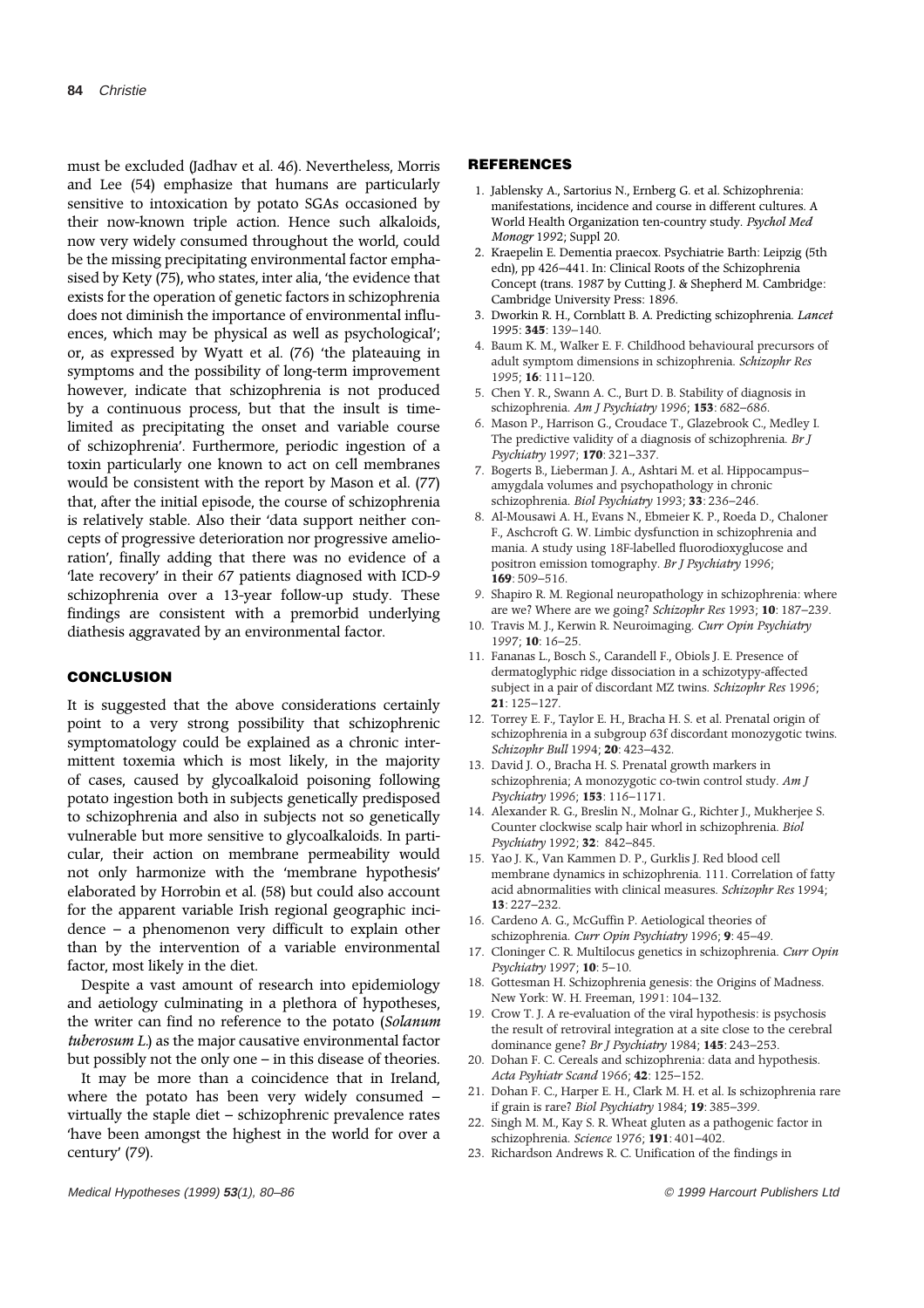<span id="page-5-0"></span>schizophrenia by reference to the effects of gestational zinc deficiency. *Med Hypotheses* 1990; **31**: 141–153.

- 24. Wood N. C., Hamilton I., Azon A. T. R. et al. Abnormal intestinal permeability; an aetiological factor in chronic psychiatric disorders. *Br J Psychiatry* 1987; **150**: 853–856.
- 25. Lambert M. T., Bjarnason J., Connelly J. et al. Small intestine permeability in schizophrenia. *Br J Psychiatry* 1989; **155**: 619–622.
- 26. Hemming G. P. Is schizophrenia a G-1 disease? *Br J Psychiatry* 1990; **156**: 448.
- 27. Ganguli R., Rabin B. S., Kelly R. H., Lyte M., Ragu V. Clinical and laboratory evidence of autoimmunity in acute schizophrenia. *Ann NY Acad Sci* 1987; **496**: 676–685.
- 28. Wright P., Sham P. C., Gilvarry C. M. et al. Autoimmune diseases in the pedigrees of schizophrenic and control subjects. *Schizophr Res* 1996; **20**: 261–267.
- 29. Delisi L. E. Viral and immune hypotheses for schizophrenia. In: Meltzer H. I. ed. Psychopharmacology: The Third Generation of Progress. New York: Raven Press, 1987: 765–771.
- 30. Rix K. J. B., Ditchfield J., Freed D. L., Goldberg D. F., Millier V. F. Food antibodies in acute psychosis. *Psychol Med* 1985; **15**: 347–354.
- 31. Phillips M., Sabas M., Greenberg J. Increased pentane and carbon disulphide in the breath of patients with schizophrenia. *J Clin Pathol* 1993; **46**: 861–864.
- 32. Phillips M., Erickson G. A., Sabas M., Smith J. P., Greenberg J. Volatile organic compounds in the breath of patients with schizophrenia. *J Clin Pathol* 1995; **48**: 466–469.
- 33. Reynolds G. P. Beyond the dopamine hypothesis. The neurochemical pathology of schizophrenia. *Br J Psychiatry* 1989; **155**: 305–316.
- 34. Harding C. H., Zubin J., Strauss J. S. Chronicity in schizophrenia: revisited. *Br J Psychiatry* 1992; **161** (Suppl. 18): 27–37.
- 35. Carpenter W. T., Buchanan R. W. Schizophrenia (Medical Progress Review Article). *N Engl J Med* 1994; **330**: 681–690.
- 36. Syvälahti E. K. G. 1. The theory of schizophrenia: biological factors in schizophrenia; structural and functional aspects. *Br J Psychiatry* 1994; (suppl 23): 9–14.
- 37. Lieberman J., Degreef G., Ashtari M., Bogerts B., Alvir J. Brain morphology in first episode schizophrenia. *Schizophr Res* 1991; **4**: 387–388.
- 38. Youseff H. A., Kinsella A., Waddington J. A. Evidence for geographical variations in the prevalence of schizophrenia in rural Ireland. *Arch Gen Psychiatry* 1991; **48**: 254–258.
- 39. Waddington J. L., Torrey E. F., Kinsella A. Local geographical variation of the prevalence of schizophrenia in County Roscommon, Ireland, in juxtaposition with cases of bipolar disorder. *Schizophr Res* 1997; **23**: 181–183.
- 40. Torrey E. F. Is schizophrenia universal? an open question. *Schizophr Bull* 1973; **7**: 53–59.
- 41. Torrey E. F. Prevalence studies in schizophrenia. *Br J Psychiatry* 1987; **150**: 598–608.
- 42. Walker E. F., Lewine R. R. J., Neumann C. Childhood behavioural characteristics and adult brain morphology in schizophrenia. *Schizophr Res* 1996; **22**: 93–101.
- 43. Hall K. Allergy of the nervous system: a review. *Ann Allergy* 1976; **36**: 49–64.
- 44. Sugerman A. A., Southern D. L., Curran J. F. A study of antibody levels in alcoholic depressive and schizophrenic patients. *Ann Allergy* 1982; **48**: 166–171.
- 45. Mascord I., Freed D., Durrant B. Antibodies to foodstuffs in schizophrenia. *Br Med J* 1978; **1**: 1357.
- 46. Jadhav S. J., Sharma R. P., Salunkhe D. K. Naturally occurring toxic alkaloids in foods. *Crit Rev Toxicol* 1981; **9**: 21–104.
- 47. Hallenas K. E., Branzell C., Johnsson H., Slanina P. Glycoalkaloid

content of early potato varieties. *J Sci Food Agriculture* 1995; **67**: 125–128.

- 48. Uppal D. S. Varietal and environmental effect on the glycoalkaloid content of potato (*solanum tuberosum L.*). *Plant Foods for Human Nutrition* 1987; **37**: 333–340.
- 49. Morris S. C., Petermann J. B. Genetic and environmental effects on levels of glycoalkaloids in cultivars of potato (*solanum tuberosum L.*). *Food Chemistry* 1985; **18**: 271–282.
- 50. Van Gelder W. M. J. Chemistry, toxicology and occurence of steroidal glycoalkaloids; potential contaminants of the potato (solanum tuberosum L.). In: Risk A.-F. M. Poisonous Plant Contamination of Edible Plants. Boca Raton, FL: CRC Press, 1991: 117–156, ch 6.
- 51. Zitnak A., Johnston G. R. Glycoalkaloid content of B5141-5 potatoes. *Am Potato J* 1970; **47**: 256.
- 52. Torrey E. F. et al. Endemic psychosis in Western Ireland. *Am J Psychiatry* 1984; **141**: 966–970.
- 53. Waddington J. L., Youssef H. A. Evidence for a gender-specific decline in the rate of schizophrenia in rural Ireland over a 50-year period. *Br J Psychiatry* 1994; **164**: 171–176.
- 54. Morris S. C., Lee T. H. The toxicity and teratogenicity of solanaceae glycoalkaloids, particularly those of the potato (*solanum tuberosum L.*): a review. *Food Technology Australia* 1984; **36**: 118–124.
- 55. McMillan M., Thompson J. C. An outbreak of suspected solanine poisoning in schoolboys: examination of criteria of solanine poisoning. *Quart J Med* 1979; **48**: 227–243.
- 56. Poswillo D. E., Sopher D., Mitchell S. J. Experimental induction of foetal malformation with 'blighted' potato: a preliminary report. *Nature* 1972; **239**: 462–464.
- 57. Swinyard C. A., Chaube S. Are potatoes teratogenic for experimental animals? *Teratology* 1973; **8**: 349–358.
- 58. Horrobin D. F., Glen A. I. M., Vaddadi K. The membrane hypothesis of schizophrenia. *Schizophr Res* 1994; **13**: 195–207.
- 59. Harrison G., Owen D., Holton A., Neilson D., Boot D. A prospective study of severe mental disorder in Afro-Caribbean patients. *Psychol Med* 1988; **18**: 643–657.
- 60. Hickling F. W., Rogers-Johnson P. The incidence of first contact schizophrenia in Jamaica. *Br J Psychiatry* 1995; **167**: 193–196.
- 61. Hutchinson G., Takei N., Fahy et al. Morbid risk of schizophrenia in first-degree relatives of white and African-Caribbean patients with psychosis. *Br J Psychiatry* 1996; **169**: 776–780.
- 62. Selten J. P., Sijben N. First admission rates for schizophrenia in immigrants to the Netherlands. *Soc Psychiatry Psychiatr Epidemiol* 1994; **29**: 71–77.
- 63. Sugarman P. A., Craufurd D. Schizophrenia in the Afro-Caribbean community. *Br J Psychiatry* 1994; **164**: 474–480.
- 64. Ellard J. Did schizophrenia exist before the eighteenth century? *Aust N Z J Psychiatry* 1987; **21**: 306–314.
- 65. Hare E. Schizophrenia as a recent disease. *Br J Psychiatry* 1988; **153**: 521–531.
- 66. Der G., Gupta S., Murray R. M. Is schizophrenia disappearing? *Lancet* 1990; **335**: 513–516.
- 67. Waddington J. L., Youssef H. A. The declining incidence of schizophrenia in rural Irish population of unusual homogeneity: secular trend towards early onset and male preponderance. *Schizophr Res* 1992; **6**: 101.
- 68. Angst J. Is schizophrenia disappearing. *Eur Arch Psychiatry Clin Neurosci* 1991; **240**: 373–378.
- 69. Wagemaker H., Cade R. The use of haemodialysis in chronic achizophrenia. *Am J Psychiatry* 1977; **134**: 684–685.
- 70. O'Callaghan E., Gibson T., Colohon H. et al. Season of birth in schizophrenia: evidence for confinement of an excess of winter births to patients without a family history of mental disorder. *Br J Psychiatry* 1991; **158**: 764–769.